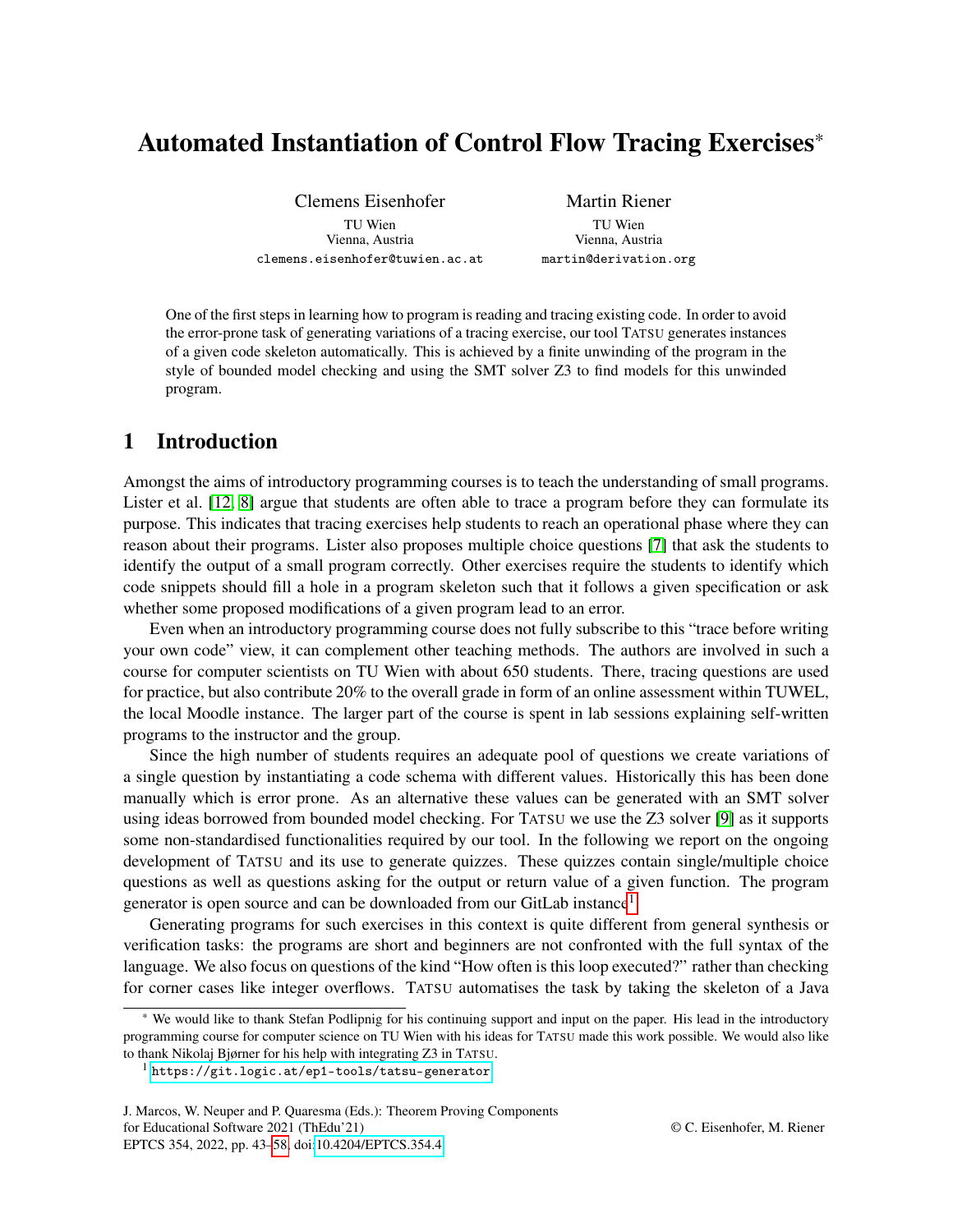program together with a set of pre- and post-conditions and generating a set of instances that fulfill these conditions.

# 2 Overview

Control flow tracing exercises consist of small computer-program sources that can be used to test a student's ability to read and understand given code. Two examples for a control flow tracing exercise in the Java programming language can be found in Figure [1.](#page-1-0)

<span id="page-1-0"></span>

Figure 1: Multiple choice question asking to count loops (a) and to distinguish successive conditionals from an if-then-else (b).

In general, a tracing question requires the student to find the values of a particular set of variables or what output the given program has. Tracing may also be used indirectly: the counters in Figure [1\(](#page-1-0)a) correspond to the number of times a loop is executed, but the student only needs to order the loops by their execution length.

In a similar spirit, the program in Figure [2\(](#page-2-0)b) tests the understanding of successive and nested branching. In cases where the loop variable is divisible by 6 the two loops behave differently. The student receives a list of initialization blocks and has to mark those where the divergence results in a different computation between the programs.

To generate variations of these exercises, we annotate the skeleton of a Java program with constraints on the values of variables and assertions over some values. Often the assertions express a post-condition of the whole program, but they may be inserted in between statements as well. Figure [2](#page-2-0) shows the skeletons used to generate the questions above.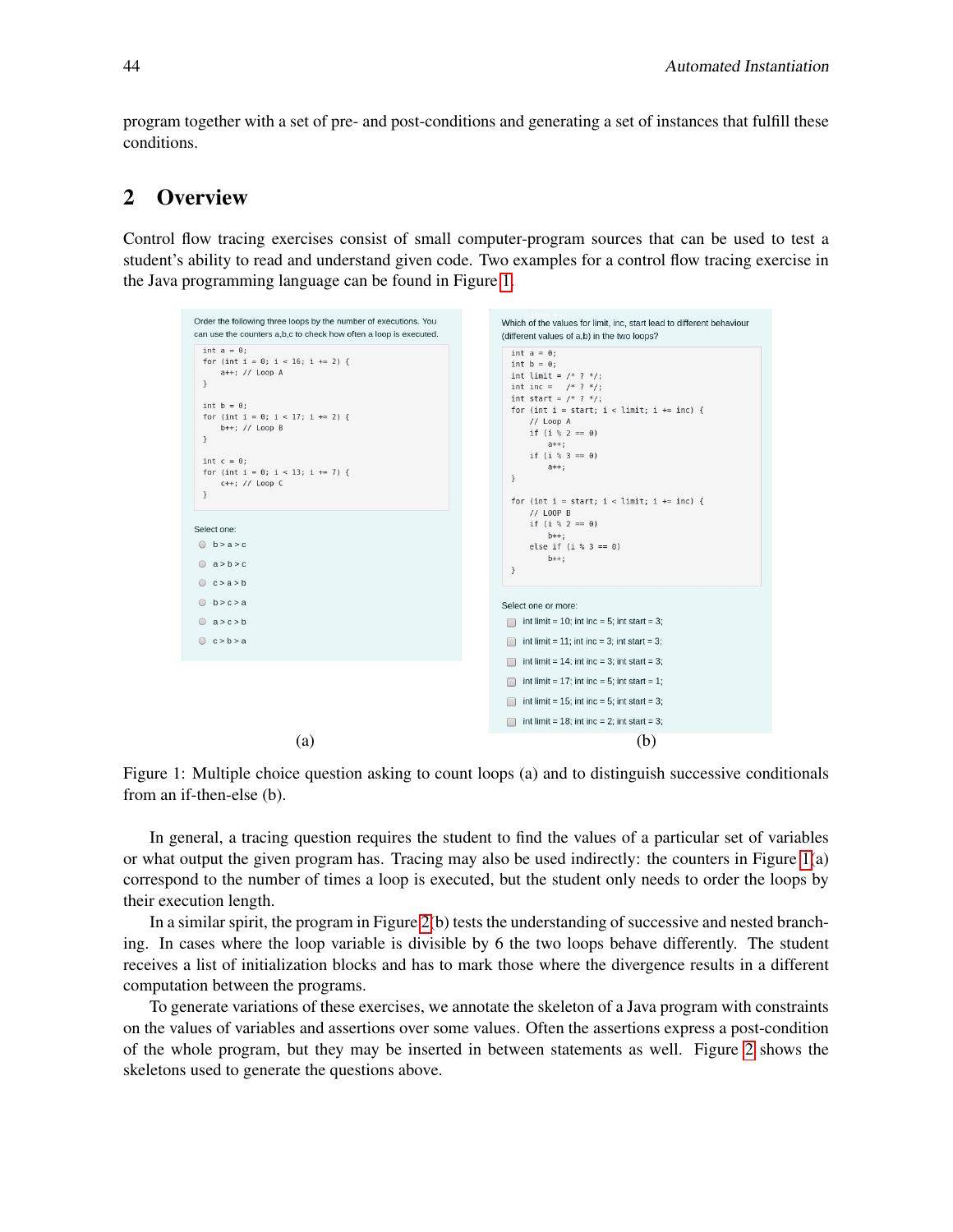```
int a = 0;
int b = 0;
int c = 0;
LOOP (range (1,20));
for (int i=0; i < INT (range (10,20));
             i := \text{INT}(range(2,7)) {
      a++; // Loop A
}
LOOP (range (1,20));
for (int i=0; i < INT (range(10, 20));
             i := \text{INT}(range(2,7))) {
      b++; // Loop B}
LOOP (range (1,20));
for (int i=0; i <<u>INT</u> (range (10,20));
             i := \text{INT}(range(2,7))) {
      c++; // Loop C
}
ASSERT(a > 6 && a < b && c < b);
                                           int a = 0;
                                           int b = 0;
                                           int limit = INT(range(10, 20));
                                           int inc = INT(range(2,5));
                                           int start = INT(range(0,3));
                                           L00P (range(1,20));
                                           for (int i=start; i<limit; i+=inc) {
                                             // Loop A
                                             if (i \ \ 2 == 0) \ a++;if (i \ \ 3 == 0) \ a++;}
                                           L00P (range (1,20));
                                           for(int i=start; i<limit; i+=inc) {
                                             // LOOP B
                                             if (i % 2 == 0) b++;
                                             else if (i % 3 == 0) b++;
                                          }
                                           ASSERT(a != b);(a) (b)
```
Figure 2: Tracing exercises focusing on higher-level analysis of a program

# 3 Question Types

Classically, a tracing question has a text field where students enter the computed result. The validation of the answer is problematic though. The input needs to be validated due to ambiguous solutions (e.g. 0x0F and 15 may be used interchangeably). While this problem might still be avoided by adjusting the exercise, the way e-learning platforms like Moodle validate free-form exercises by comparing the answer to a given list of possible solutions is quite limiting.  $2 \text{ For example, a task asking to fill in the}$  $2 \text{ For example, a task asking to fill in the}$ missing part of a program can not be expressed due to the unbounded number of possible code-snippets that could be entered. In general, questions that have an infinite set of possible answers (e.g. where any string of an appropriate length is a correct solution) lead to similar problems. For this reason, we focus on questions where all solutions can be pre-computed. Often a subset of these solutions is presented in a multiple-choice form but under these limitations, free-form answers are also possible.

Another issue is that code can be easily copy pasted into an IDE and run instead of manually computing the result. Turning the code fragment into an image makes this approach harder but not impossible: a student might use OCR software to recover the text or they might simply type it into an editor.

Alternatively, we could adapt the question by asking the student to analyze multiple code fragments. Instead of computing the result they select those fragments that exhibit a particular behaviour. A possible question could propose multiple implementations for binary search and ask the students to select the

<span id="page-2-1"></span><sup>2</sup> This is mostly a security requirement of the platform because general input validation would need the execution of arbitrary programs. The Moodle plugin Coderunner ([https://moodle.org/plugins/qtype\\_coderunner](https://moodle.org/plugins/qtype_coderunner) implements a secure environment for such tasks but it is not part of the default distribution. Often the installation of such a plugin is out of the control of the teaching such that we can not expect it to be present.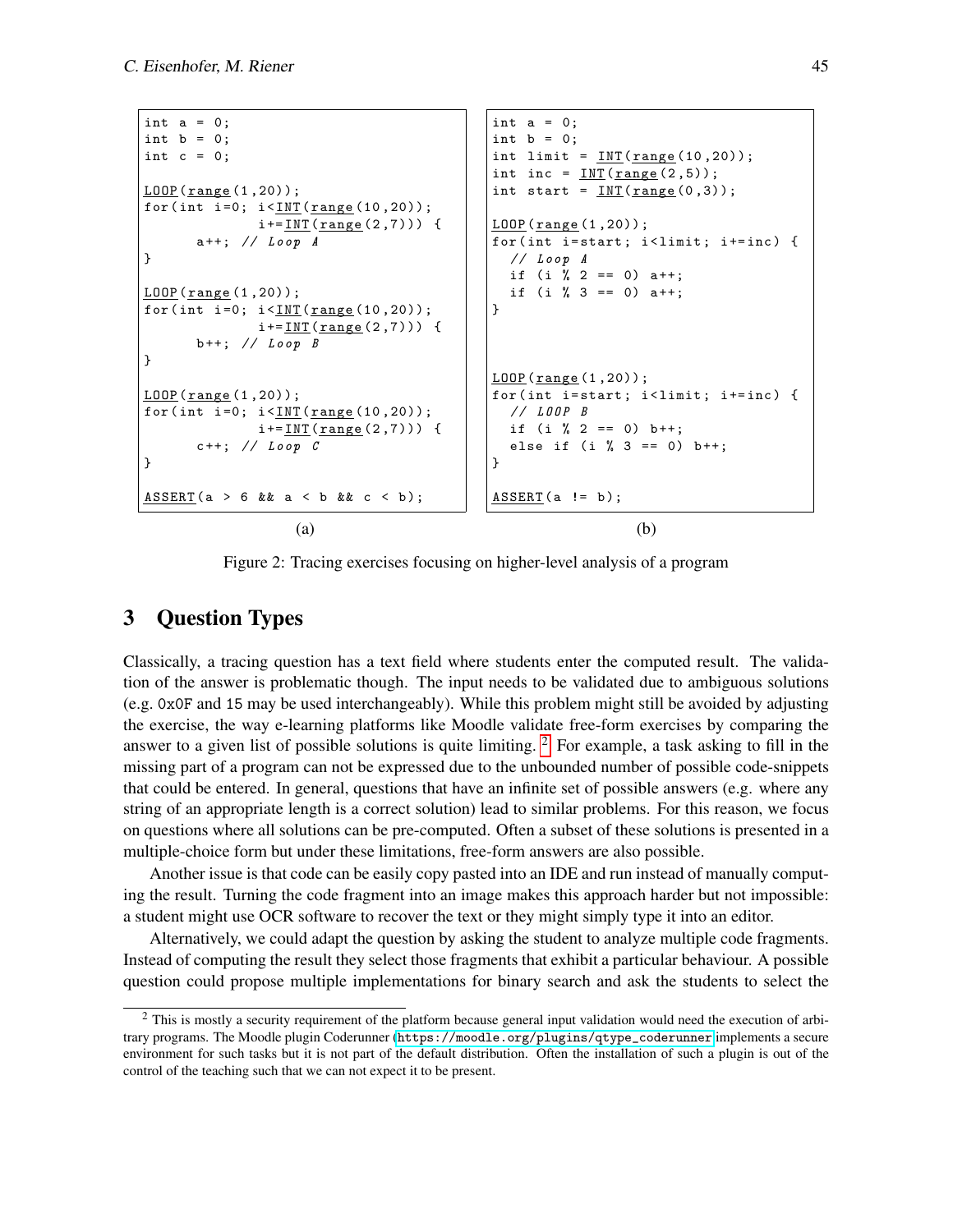<span id="page-3-0"></span>

| Given                                  | Possible Question                                             |
|----------------------------------------|---------------------------------------------------------------|
| A complete code fragment               | "What is the result/output of the given code?"                |
|                                        | "Does the result/output change if we replace line"            |
|                                        | $\ldots$ by $\ldots$ ?"                                       |
| A set of complete code fragments       | "Which of the given code fragments produces the               |
|                                        | result/output ?"                                              |
|                                        | "Which of the given code fragments produce the                |
|                                        | same (concrete) results/outputs ?"                            |
| A code fragment containing a hole (??) | "Which value must be inserted instead of ?? such              |
|                                        | that the loop iterates $\dots$ times/the result is $\dots$ ?" |

Figure 3: Possible questions

correct ones.

Since correctness proofs are undecidable in general, a BMC based approach is likely to fail for such questions. But the example in Figure [2\(](#page-2-0)b) presents a compromise: we leave holes for literals marked by ?? in the program and ask for values that lead to different behaviour of the two loops. The answer candidates are generated in two runs, the first creates the correct solutions and the second the wrong solutions.

The table in figure [3](#page-3-0) gives an overview of the question types we consider.

# 4 Specifying a Program Skeleton

The exercises are intended for beginners knowing only a restricted subset of the Java programming language. Therefore we restrict ourselves to what Lister calls a "Pascal-like" language with conditionals (if-else, ternary operator), loops (while, do-while, for), restricted jump statements (return, break, continue), and function calls (including recursion) as control flow operators. Data types are usually booleans, integers and arrays of integers. Further types the tool can deal with are strings, one dimensional string arrays and two dimensional integer arrays. However, reasoning about these kind of datatypes is often hard for solvers and the computation time consequently quite high for larger code-snippets.

A program skeleton is a syntactically correct Java program with additional functions and annotations with special meaning. To differentiate the two we underline the additional functions in our examples. Processing the template in TATSU results in one or multiple instances that fulfill the expressed constraints. An instance is a plain Java program without any annotations left.

The most important functions are the placeholders that represent concrete constant values in the generated instances. The placeholder itself represents the type (INT, BOOLEAN, INTARRAY, etc.) and describes the possible values via an argument that contains a constraint. The function list selects one of its arguments as possible value which is particularly suited for non-contiguous intervals. The function range stands for an integer value in the range of its arguments. For example, the loop bounds and increments in Figure [2\(](#page-2-0)a) are specified as integers in the range of  $[10; 20]$  and  $[2; 7]$  respectively. In Figure [4](#page-4-0) the placeholder INTARRAY represents an int[] of size 12 containing values in the range  $[-25; 25]$ .

Furthermore, we can also restrict the values for the placeholders indirectly by adding assertions with ASSERT. In Figure [4](#page-4-0) we have two such assertions: the one in mystery guarantees that the difference of maximum and the minimum in each recursive step is at least 10. The assertion in start ensures that the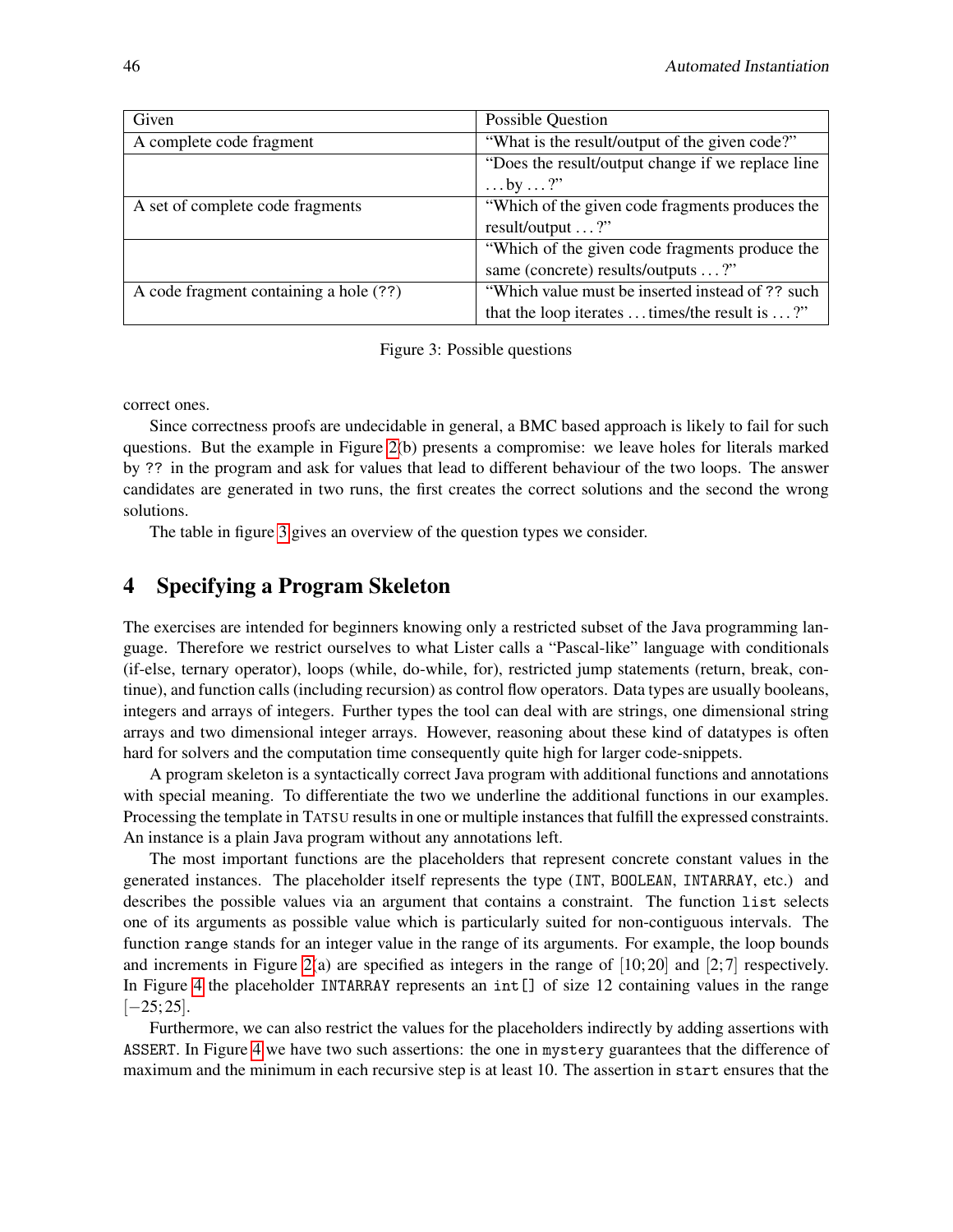```
@MAIN
static int [] start () {
  int [] input = INTARRAY (list (12), range (-25, 25));
  ASSERT (__distinct(input, 12));
  return mystery (input, 0, input.length - 1);
}
@REC (5)
static int [] mystery (int [] data, int from, int to) {
  if ( from == to) return new int [] { data [from], data [from] };
  int [] left = mystery (data, from, (from + to) / 2);int [] right = mystery (data, (from + to) / 2 + 1, to);int r[] = new int [2];r[0] = left[0] < right[0] ? left[0] : right[0];
  r[1] = left[1] < right[1] ? right[1] : left[1];ASSERT(Math. abs(r[0] - r[1]) > 10);return r;
}
```


generated array does not contain duplicate elements by using the helper function \_\_distinct.

Other important constructs are the LOOP and @REC annotations which limit the unwinding of loops and recursions. This is motivated by our goal of translating into a decidable (quantifier-free) logic theory suited to bounded model checking<sup>[3](#page-4-1)</sup>. The LOOP annotation describes the number of iterations a loop may be repeated. This is often a range with lower bound zero and a reasonable upper bound. However, to guarantee a minimum complexity for a student to trace, a different lower bound on the interval or even a fixed list of possible repetitions may be specified. For example, the loops in Figure [2](#page-2-0) need to iterate at least once and up to twenty times.

The @REC annotation describes the maximum amount of recursive calls of a function for the current trace. In contrast to LOOP the @REC annotation is optional and defaults to non-recursive calls only. For example, the maximal recursion depth of mystery in Figure [4](#page-4-0) is set to five.

These limits can be thought of as constraints on the desired models. Similar to overly strict assertions, TATSU will simply report that it could not find a model in these cases.

Assertions that can not be represented by a single statement/assertions can be wrapped into an ASSERTBLOCK. This statement indicates that the following block should be considered as a "large assertion" and not as code that will be handed out to the students.

The skeleton contains two different kinds of code: code that is present in the generated snippet and code that is only considered during generation. An example can be seen in Figure [5.](#page-5-0) The ASSERTBLOCK there constraints the array arr such that all values but one are odd. This block is not suitable to be used as hole in a question but it improves the examples generated.

In a limited number of cases we can also use invariant-assertions to generate instances that can take a large number of loop iterations into account. Consider the skeleton shown in Figure [6.](#page-6-0) Again, the actual value for  $INT(range(1, 100))$  is replaced by ?? and the student is asked to find a value such that the

<span id="page-4-1"></span><sup>&</sup>lt;sup>3</sup> The generated problem might still be undecidable due to the assertions. Examples for this are constraints on strings or when explicitly using quantifiers but this is under control of the user.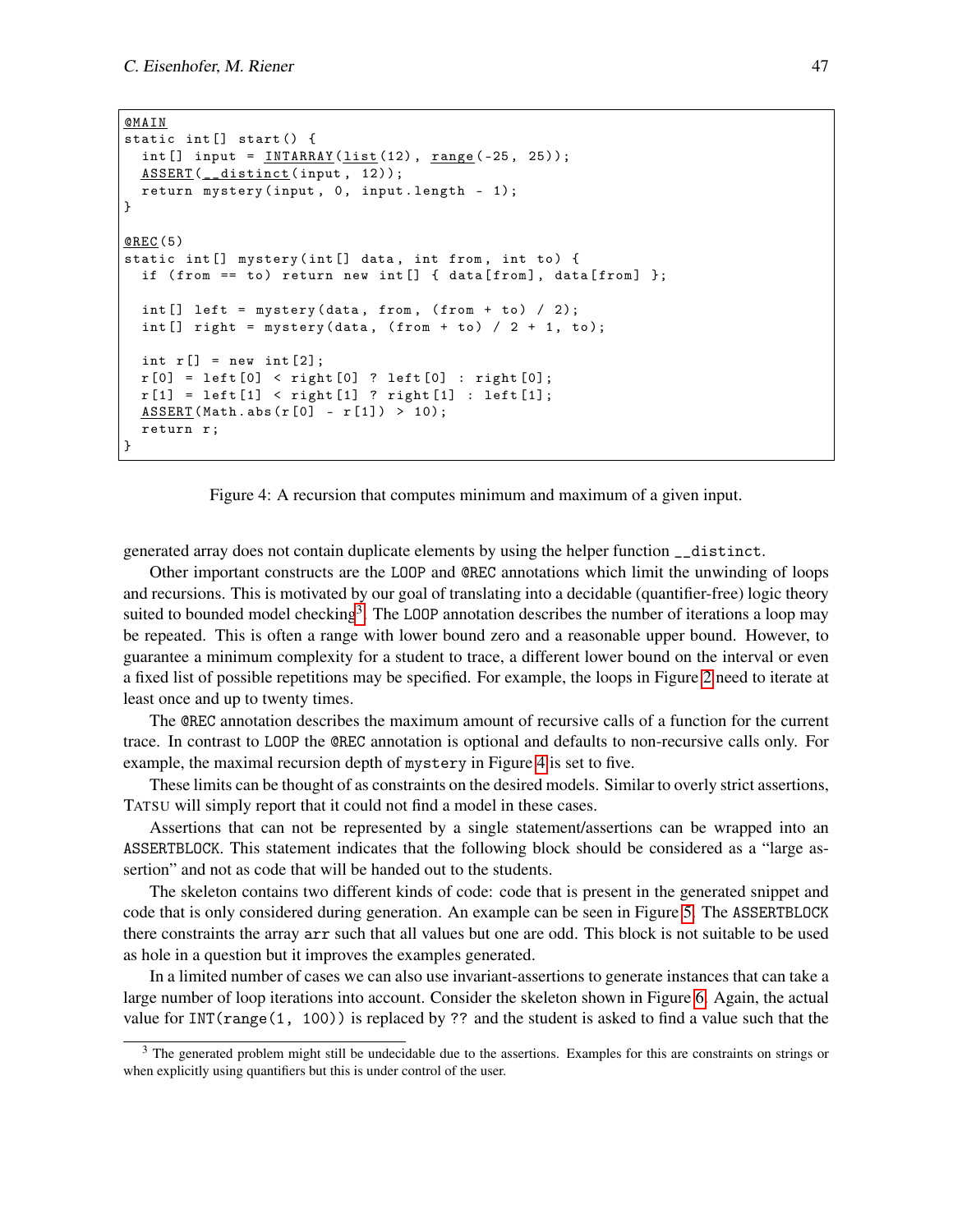```
int [] arr = INTARRAY (list (5), range (1, 100));int idx = INT(range(0, 4));ASSERTBLOCK();
{
  ASSERT ((arr [idx] % 2) == 0);ASSERT (__distinct (arr, 5));
  LOOP(list(5));for (int i = 0; i < arr.length; i++) {
    ASSERT(\_\text{impl}(i != idx, (arr[i] % 2) == 1));}
}
arr[idx] /= 2;
arr [idx] *= 2;
int [] arr = new int [] \{23, 8, 43, 67, 59 \};
int idx = 1;
```


last element in the array has the value given in res. As the number of iterations is large students cannot simply trace the flow directly. They have to find out that in the *i*<sup>th</sup> iteration of the loop the value in the current array element is *inc*  $\cdot$  *i* and that after  $\arctan 1$  ength iterations the value at the last array position is *inc* ·(*arr*.*length*−1). Internally, the invariant replaces the loop unwinding but adds the assertion that the invariant follows from the loop body. This approach is helpful in cases with very high loop counts that create enormous translations which would not terminate in an acceptable amount of time. In general the invariant may be an under-approximation of the program state after the loop. To avoid spurious models the user has to be very careful to specify a sufficiently strong invariant. In this case the safety net of running the generated program in Java described at the end of Section [5](#page-5-1) becomes obligatory.

# <span id="page-5-1"></span>5 Implementation

 $arr [idx]$  /= 2;  $arr[idx]$  \*= 2;

TATSU shares some ideas with automated unit test generators like KLEE [\[5\]](#page-10-0) or Java PathFinder [\[10,](#page-11-4) [13\]](#page-11-5). There, we want to find inputs for a given program that should trigger as many different program behaviours as possible whereas we create multiple programs that should behave quite similar. The strongest influence are programs like CBMC [\[1,](#page-10-1) [6\]](#page-10-2) where bounded model checking is used to find bugs in programs. Where CBMC usually checks all possible program traces, we are only interested in generating some witness traces to fill the holes in the program skeleton. Nevertheless, the approach is similar in the sense that it finitely unwinds the program into a variant of a single static assignment form (SSA form) and uses a solver to find a model of the logical representation. The model values are used to fill the placeholders in the program skeleton. Finally, we run the instantiated skeleton to check if none of the assertions is violated in an actual Java environment.

Our encoding of Java structures into first-order terms is based on a simplified Java specification. A value of boolean type maps to a propositional variable, integer types map to bitvectors (Figure [7\)](#page-6-1). Java strings values map to SMTLib strings. This, on the one hand, gives us the advantage of arguing about strings of an arbitrary size (as this requires no loop unwinding) but, on the other hand, might increase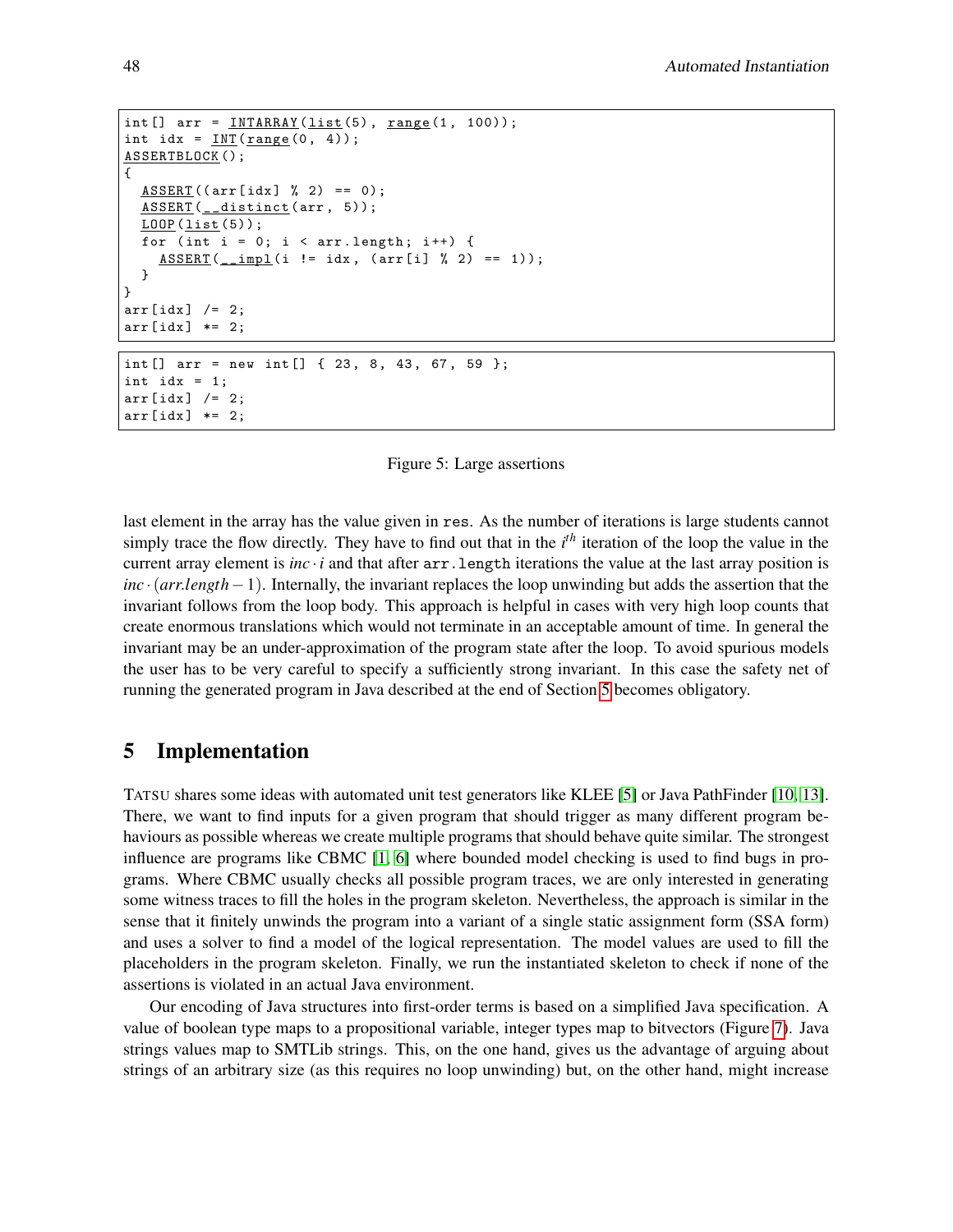```
int [] arr = new int [INT(range(6000, 10000))];
int inc = INT(range(1, 100));int i = 1;
INVARIANT (i >= 1 & & i <= arr . length & & arr [i - 1] == (i - 1) * inc;
while (i < arr.length) {
  arr[i] = arr[i - 1] + inc;i ++;
}
System.out.print (arr [arr.length - 1] == INT (range (60000, 100000)));ASSERT ( __out . equals ("true" ));
```

```
int [] arr = new int [9546];
int inc = 8;
int i = 1;
while (i \lt arr.length) {
 arr[i] = arr[i - 1] + inc;i + +;
}
System.out.print (\arrctan x) == 76360);
```
#### Figure 6: Invariant assertions

complexity quite a lot.

<span id="page-6-1"></span>

| Java type   | boolean        | byte | short | 1nt                                    | long      | char                 | String        |
|-------------|----------------|------|-------|----------------------------------------|-----------|----------------------|---------------|
| Placeholder | <b>BOOLEAN</b> |      |       | <b>INT</b>                             |           | <b>CHAR</b>          | <b>STRING</b> |
| SMTLib      | <b>Bool</b>    |      |       | BitVec $8$   BitVec $16$   BitVec $32$ | BitVec 64 | Unicode <sup>4</sup> | String        |

#### Figure 7: Mapping of Java types to SMTLib types

Arrays are the only supported objects where we need differentiate between object and reference equality, as strings are readonly. Arrays are modeled as subsets of the heap that is a single SMTLib array. A concrete Java array is represented as a pair of the index of the position in the heap and the arrays length. These tuples can be determined during unwinding since Java arrays neither overlap nor are they resizable. The heap is modeled explicitly as we have to allow two array variables to refer to the same memory address and writing to one of them has to change the value of the other one as well. From a logical perspective: For the SMT solver two arrays are considered equal iff their content is equal but in Java two arrays are equal iff the memory address they are referencing is equal. Therefore, for every array type (int[], int[][], String[]) there exist global variables (in SSA form) representing the values on the heap for the corresponding type. For example, for int[] there exists a constant called !intArray that contains all the int[] values in the system as a subset. Furthermore, there exists another constant  $\text{intArrayIndex}$  that marks the index in the global int array where arrays generated by new  $\text{int}[y]$ should be located. i.e., it represents the address of the generated array. This value will be incremented after the allocation accordingly to point to a free position again. Monotonically incrementing this index is a simple strategy that allows us to simulate allocating memory on the heap, however, forces us keeping track of variables that might have been already freed by Java. A concrete example how arrays are

<span id="page-6-2"></span> $4$  Z3 specific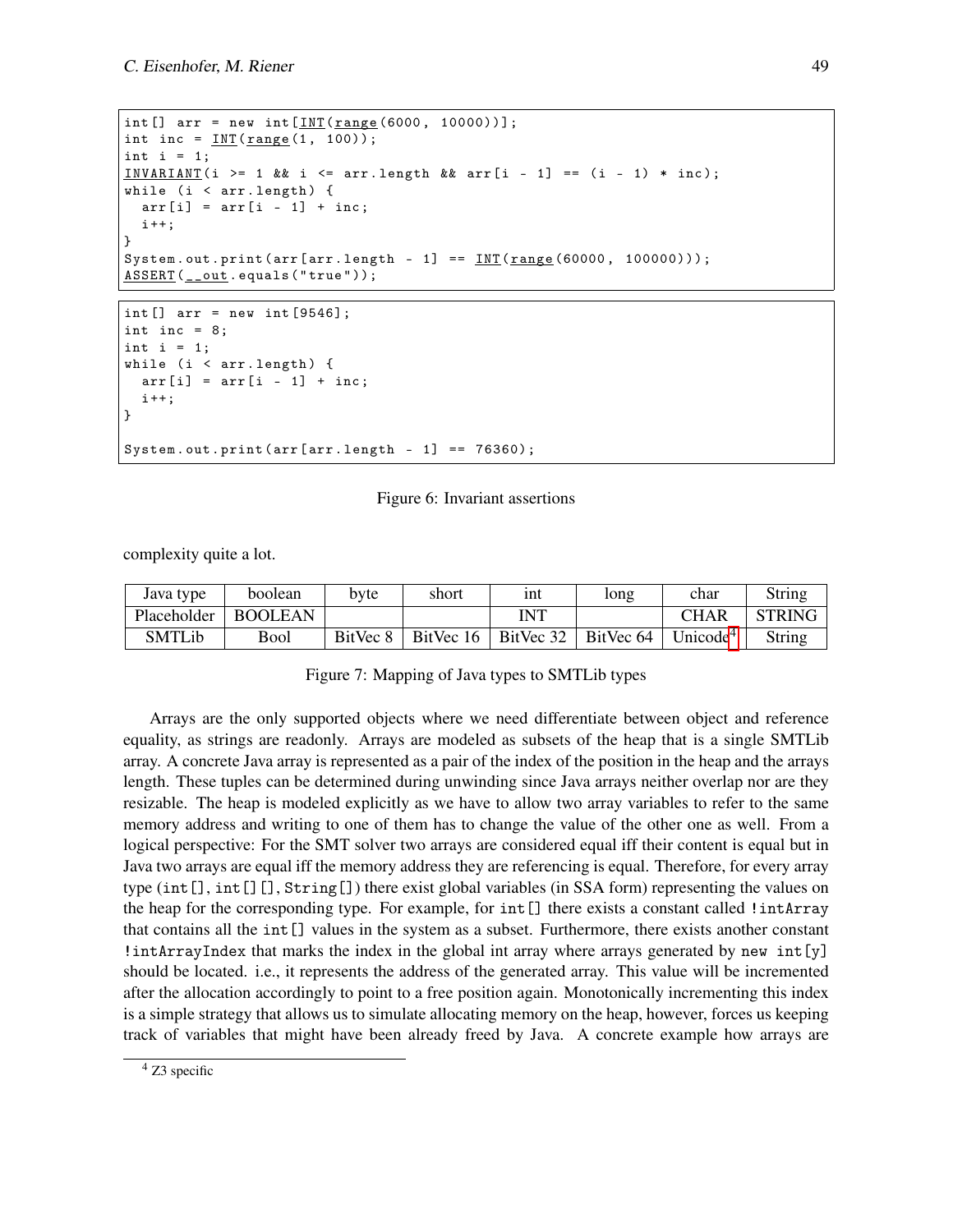allocated is shown in Figure [8.](#page-7-0)

<span id="page-7-0"></span>In case of multidimensional ("jagged") arrays like  $int[]$  we can make use of multiple global arrays. One refers to indices in the global int[] array and one contains the lengths of the corresponding arrays. The mapping of the 3 implemented array types is presented in Figure [9.](#page-7-1)



(b) !intArray after executing int []  $y = new int[4]$ ;  $y[0] = 17$ ;

Figure 8: Allocating memory

<span id="page-7-1"></span>

| Java type          | $int[$ ]               | $int[$ If 1                 | String[]            |
|--------------------|------------------------|-----------------------------|---------------------|
| <b>Placeholder</b> | <b>INTARRAY</b>        | INT2DARRAY                  | <b>STRINGARRAY</b>  |
| <b>SMTLib</b>      | (BitVec 32, BitVec 32) |                             |                     |
|                    | Array BitVec 32        | $3 \cdot (Array BitVec 32)$ | <b>Array String</b> |

Figure 9: Mapping of Java array-types to SMTLib types

As in SMTLIB we use multi-sorted first-order logic with equality and if-then-else conditionals [\[3\]](#page-10-3). The theories used are bitvectors (BV), extensional arrays (AX), strings (S), datatypes (DT) [\[2,](#page-10-4) [3\]](#page-10-3). The standard translation is quantifier-free but quantifiers can be added explicitly by the user if required (e.g., as part of invariants etc.). We also rely on custom extensions only present in Z3 (conversion between strings and bitvectors, constant arrays, etc.). A more formal definition of this section can be found in Appendix [A.](#page-12-0)

Our tool converts the program's structure into SSA form. In order to do so, every possible change of the value of a variable requires us to introduce a new SMT constant. In order to do so, Java variables x are represented by a sequence of constants x@[version]@[writecount] where [writecount] is a number starting with 0 that will be incremented every time there is an assignment to the variable x. As multiple different variables with the same name x might occur during translating the code (due to Java scoping, loop unwinding, function inlining, . . . ) the number [version] represents how many different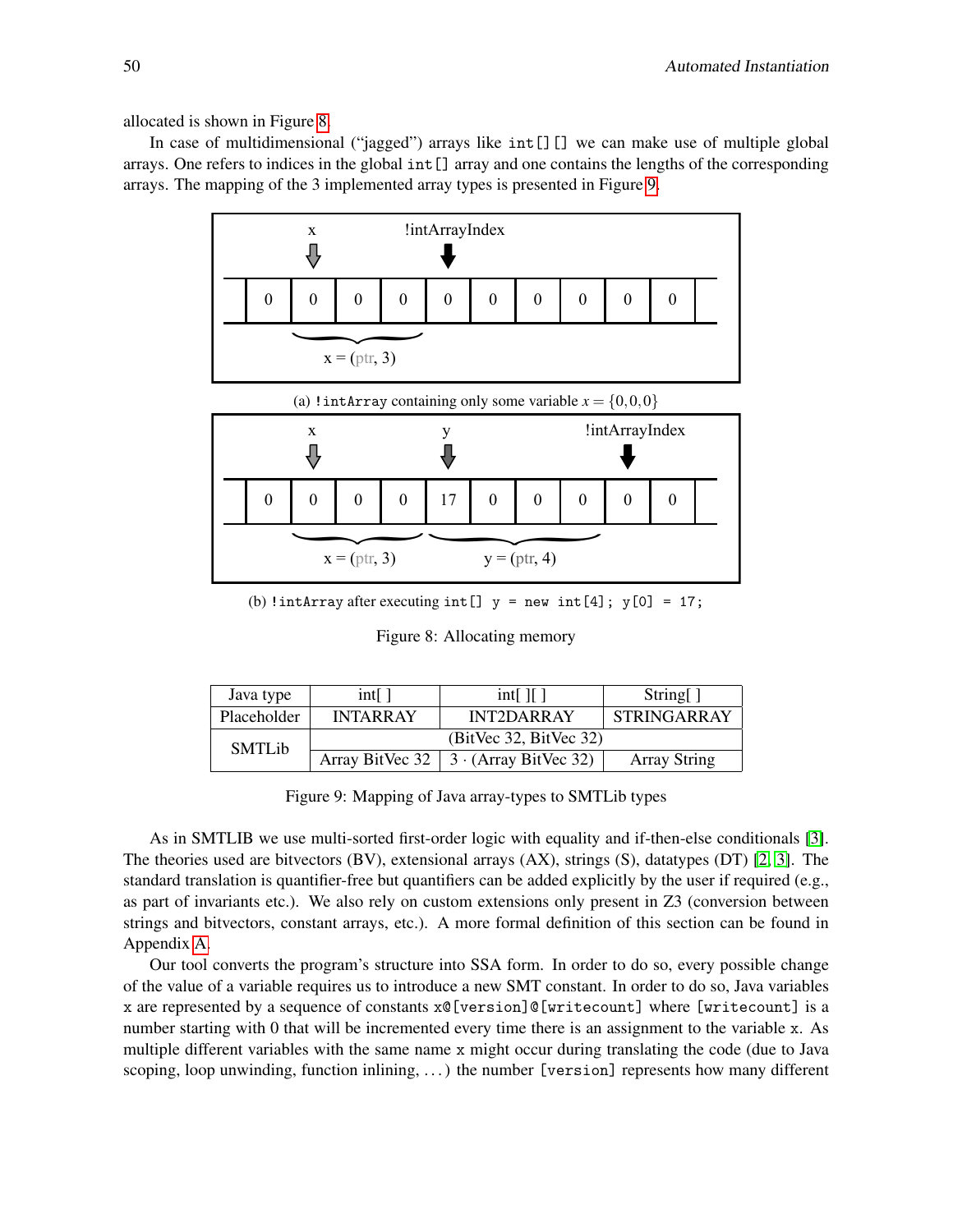variables with the same name have been processed before. Most SMT constants used internally include some characters like "@" or "!" to avoid collisions with user-defined variables. However, in some cases it is not possible as the internal variables needs to be reflected in the Java code. An example for such a name is the pseudo-variable \_\_out representing the content printed to console so far. It can be used in assertions to constraint the output and therefore needs a Java-compatible name. The output command System.out.print(s); is then simply modeled by  $\text{\_out}$  += s;.

Among the control constructs, the if-then-else conditional translates to two logical implications expression whereas (do-)while- and for-loops are removed during unwinding. The break, continue, and return statements are also handled directly during the SSA form generation by a program transformation.

In order to introduce only as few additional SSA-constants as possible we slightly modify the SSA approach. The idea of the SSA-form is that every variable assignment introduces a new constant [\[11\]](#page-11-6). In case of branching (due to a simple if-then-else or introduced by loop unwinding) the ordinary approach would use disjoint constants in both branches. However, the approach used here makes only sure that the solver does not have to assign different values to the same constant. Some SMT constant x might, therefore, occur in both the then- and the else-branch. Figure [10](#page-8-0) shows both approaches.

<span id="page-8-0"></span>

| Java code                                                                                                                     | Ordinary SSA                                                                                                                                                  | Modified SSA                                                                                                                                                                      |
|-------------------------------------------------------------------------------------------------------------------------------|---------------------------------------------------------------------------------------------------------------------------------------------------------------|-----------------------------------------------------------------------------------------------------------------------------------------------------------------------------------|
| $int x = init;$<br>if $(cond)$ {<br>$x \leftarrow + = v1$ ;<br>$x = v2;$<br>$\}$ else $\{$<br>$x * = v3;$<br>$int y = x + 1;$ | $x@0 = init;$<br>$x@1 = x@0 + v1;$<br>$x@2 = x@1 - v2;$<br>$x@3 = x@0 * v3;$<br>$x@4 = cond ? x@2 : x@3;$<br>$y@0 = x@4 + 1;$                                 | $x@0 = init;$<br>if $(cond)$ {<br>$x@1 = x@0 + v1;$<br>$x@2 = x@1 - v2;$<br>$\}$ else {<br>$x@1 = x@0 * v3;$<br>$x@2 = x@1;$<br>$y@0 = x@2 + 1;$                                  |
|                                                                                                                               | (and<br>$(= x@0 \text{ init})$<br>$(= x@1 (+ x@0 v1))$<br>$(= x@2 (- x@1 v2))$<br>$(= x@3 (+ x@0 y3))$<br>$(= x@4 (ite cond x@2 x@3))$<br>$(= y@0 (+ x@4 1))$ | (and<br>$(= x@0 \text{ init})$<br>$($ ite<br>cond<br>(and<br>$(= x@1 (+ x@0 v1))$<br>$(= x@2 (- x@1 v2))$<br>(and<br>$(= x@1 (+ x@0 y3))$<br>$(= x@2 x@1)$<br>$(= y@0 (+ x@2 1))$ |

As we can see, our representation is slightly larger in general than the ordinary one (w.r.t. SMTLib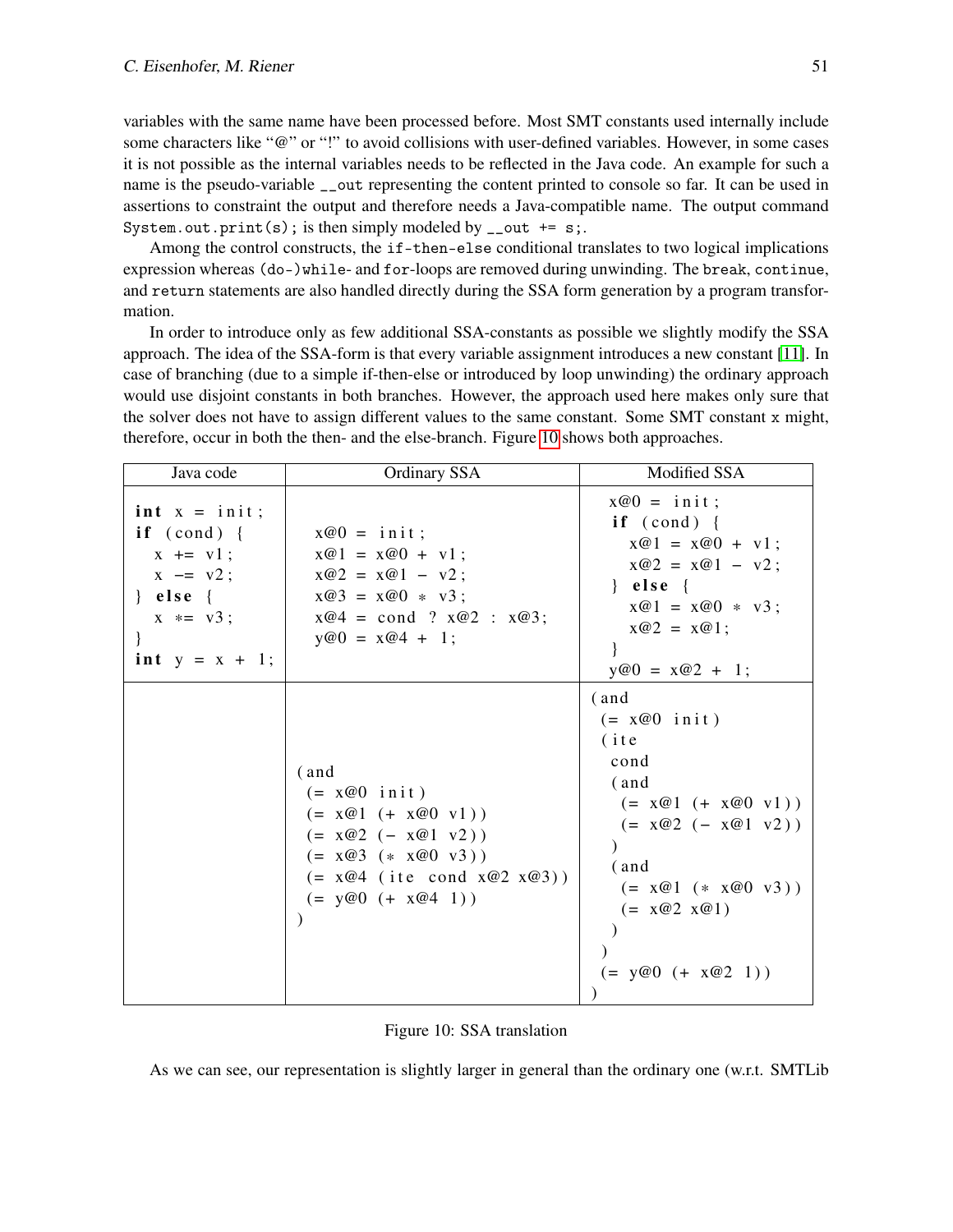code size). However, it has two advantages over its alternative. Firstly, it introduces less constants (especially if both branches contain multiple write accesses to the same variable). This allows us to directly read off the concrete data-flow from the generated model which is particular interesting in potential postprocessing steps. Secondly, we preserve the original structure of the Java code which can be useful in case the generated problem encoding has to be modified afterwards.

Post-processing, maintainability, and readability play an important role in the underlying encoding for us. Transforming and simplifying the generated code appears to be a reasonable idea. Our code optimizations lead from simple arithmetic pre-computations (for example, replacing  $1+2$  by 3) to keep track of possible values of variables via an interval abstraction. Doing these simplifications can be used to eliminate unreachable branches or to detect better loop-unwinding bounds. An example for the latter can be found in Figure [11](#page-9-0) where the loop limit is signifcantly larger than required: The variable count might be initialized by some value in the range  $[0,10]$  and i has some value in the range  $[3,5]$ . Iterating one time will result in count being contained in  $[1,11]$  and i between  $[5,7]$ . We can update the intervals until the loop condition is false or the regular upper limit is reached. In our example, this happens after the seventh iteration where the interval  $[8,18]$  for count and the interval  $[19,21]$  for i do not intersect anymore. From this point on, unwinding the loop further does not make sense because at least at this point the loop condition is invalidated.

```
int i = INT(range(3, 5));
int count = INT(range(0, 10));LOOP (range (0, 100000));
while (i \lt count) {
   count ++;
   i += 2;
}
```
Figure 11: Detection of loop bounds by unwinding.

In ordinary software there are mostly no (reasonable low) loop iteration bounds. However, when considering small exercises for students with bounded constants we can often completely unwind loops. None of these simplifications can be understood as an assistance for the solver. Most solvers have very sophisticated preprocessors and would probably do much more powerful optimizations on their own. We ran all our Unit-Tests with and without simplification. There was at most only a very slight performance improvement when optimization was turned on. But this was not the point of doing these kind of simplifications. The main reason for applying them is to generate a short, succinct, and as readable as possible representation of the input program. Apart from that, is mostly easier and more convenient for persons writing program skeletons to let the program detect the loop bounds itself instead of estimating them by their own unless they explicitly want to control the number of iterations. The creators of the program skeletons should only have to get in touch with the underlying technology/logic to the extent that is absolutely necessary. The tool should not require its users to understand what is happening internally.

We then use the SMT solver Z3 to find models of the generated formula. Each model value is then translated back to a Java expressions. The conversion of booleans, characters, integer, and string types back to Java is (almost) direct whereas arrays are constructed as sub-arrays of the heap. These expressions are inserted for the placeholders of the skeleton to create the Java instance. Multiple instances can be generated by excluding the placeholder values found so far by adding appropriate blocking clauses.

As a safety net we double check the programs produced by adding the skeleton's constraints as Java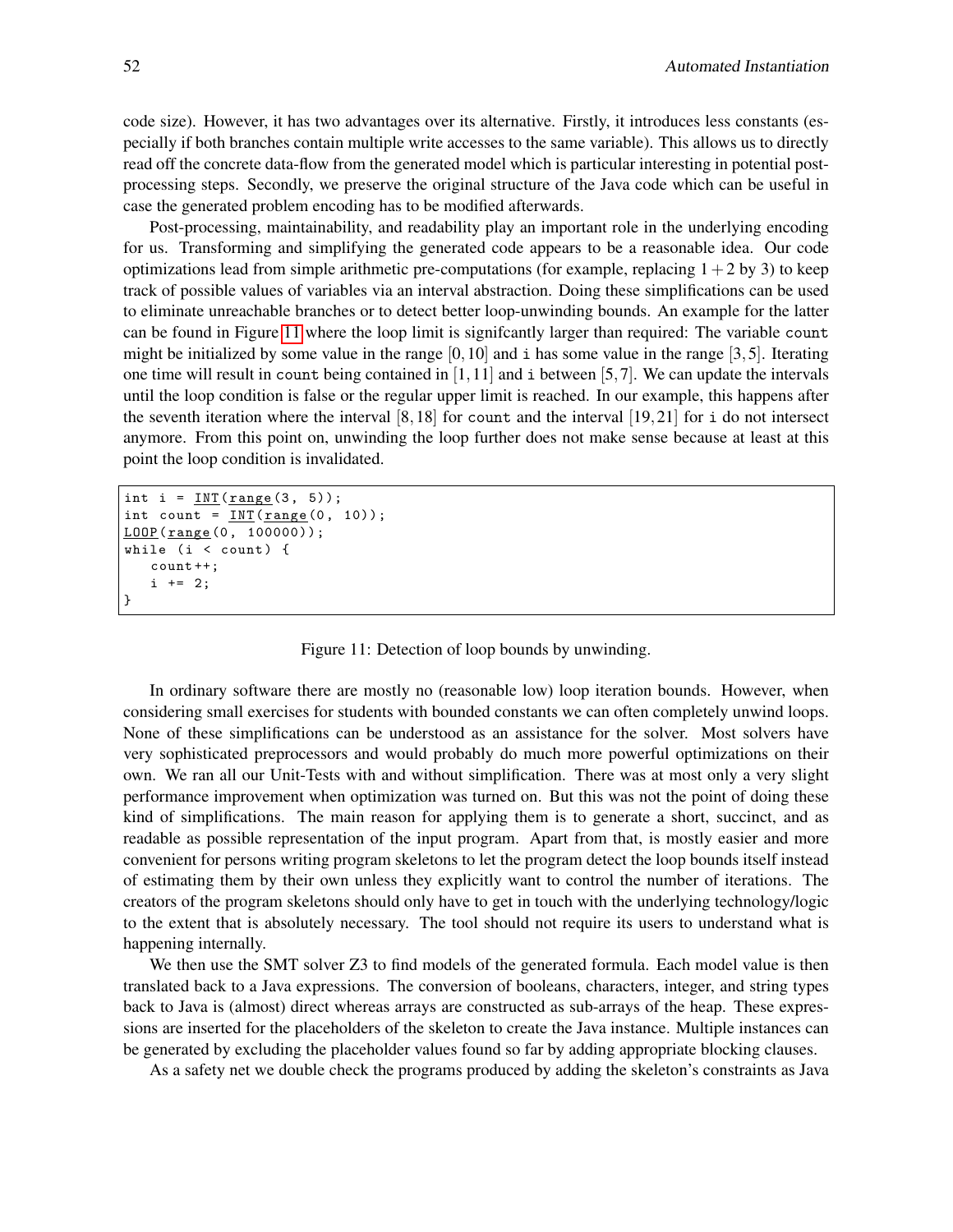assertions and running the generated instance. This provides a second source for both the output and return values of the computation. Doing this check also gives us a method to guarantee the correctness of our found instance and to detect bugs in the generator may it be due to translation mistakes or a different understanding of the Java specification. (The behaviour of the Java standard library may change between versions<sup>[5](#page-10-5)</sup>.)

### 6 Outlook and Limits of the Method

We are currently experimenting with further optimizations that can reduce generation time. In particular code doing manipulations on (nearly) all elements of an array (e.g., sorting) is very hard to deal with w.r.t. performance. We consider floating-point types out of reach both due to the difficulty of their logical encoding [\[4\]](#page-10-6) and the limited contribution to understanding precise float computation by tracing. Furthermore, the generator currently misses object oriented aspects like objects and class variables.

A theoretical problem that might occur is that we cannot guarantee that all possible models have the same probability of getting chosen. We do not really have much control over what model is found by the solver and it might happen that the solver yields very similar models every time. For example, the expression INT(range(0, 1000)) might become 0 in the first model, then 1, then 2, and so on. In practice, we have not encountered such strong dependencies between the generated models. However, this depends on the internals of the used solver.

### References

- <span id="page-10-1"></span>[1] Alessandro Armando, Jacopo Mantovani & Lorenzo Platania (2009): *Bounded model checking of software using SMT solvers instead of SAT solvers*. Int. J. Softw. Tools Technol. Transf. 11(1), pp. 69–83, doi[:10.1007/s10009-008-0091-0.](http://dx.doi.org/10.1007/s10009-008-0091-0)
- <span id="page-10-4"></span>[2] Clark Barrett, Pascal Fontaine & Cesare Tinelli: *SMTLib 2.6 Theory Definitions*. Available at [https://](https://smtlib.cs.uiowa.edu/theories.shtml) [smtlib.cs.uiowa.edu/theories.shtml](https://smtlib.cs.uiowa.edu/theories.shtml).
- <span id="page-10-3"></span>[3] Clark Barrett, Pascal Fontaine & Cesare Tinelli (2021): *The SMT-LIB Standard: Version 2.6*. Technical Report, Department of Computer Science, The University of Iowa. Available at [http://smtlib.cs.uiowa.](http://smtlib.cs.uiowa.edu/papers/smt-lib-reference-v2.6-r2021-05-12.pdf) [edu/papers/smt-lib-reference-v2.6-r2021-05-12.pdf](http://smtlib.cs.uiowa.edu/papers/smt-lib-reference-v2.6-r2021-05-12.pdf).
- <span id="page-10-6"></span>[4] Martin Brain, Cesare Tinelli, Philipp Rümmer & Thomas Wahl (2015): *An Automatable Formal Semantics for IEEE-754 Floating-Point Arithmetic*. In: 22nd IEEE Symposium on Computer Arithmetic, IEEE, pp. 160–167, doi[:10.1109/ARITH.2015.26.](http://dx.doi.org/10.1109/ARITH.2015.26)
- <span id="page-10-0"></span>[5] Cristian Cadar, Daniel Dunbar & Dawson R. Engler (2008): *KLEE: Unassisted and Automatic Generation of High-Coverage Tests for Complex Systems Programs*. In Richard Draves & Robbert van Renesse, editors: 8th USENIX Symposium on Operating Systems Design and Implementation, USENIX Association, pp. 209– 224. Available at [http://www.usenix.org/events/osdi08/tech/full\\_papers/cadar/cadar.pdf](http://www.usenix.org/events/osdi08/tech/full_papers/cadar/cadar.pdf).
- <span id="page-10-2"></span>[6] Edmund M. Clarke, Daniel Kroening & Flavio Lerda (2004): *A Tool for Checking ANSI-C Programs*. In Kurt Jensen & Andreas Podelski, editors: Tools and Algorithms for the Construction and Analysis of Systems, 10th International Conference, TACAS 2004, Held as Part of the Joint European Conferences on Theory and Practice of Software, ETAPS 2004, Barcelona, Spain, March 29 - April 2, 2004, Proceedings, Lecture Notes in Computer Science 2988, Springer, pp. 168–176, doi[:10.1007/978-3-540-24730-2\\_15.](http://dx.doi.org/10.1007/978-3-540-24730-2_15)

<span id="page-10-5"></span><sup>&</sup>lt;sup>5</sup> For example the expression "" == "abc".substring(0,0) evaluates to false in OpenJDK prior to version 15, but it evaluates to true in current versions. This is due to an optimization of the substring function made in the bug report JDK-8240094 ([https://bugs.java.com/bugdatabase/view\\_bug.do?bug\\_id=JDK-8240094](https://bugs.java.com/bugdatabase/view_bug.do?bug_id=JDK-8240094)).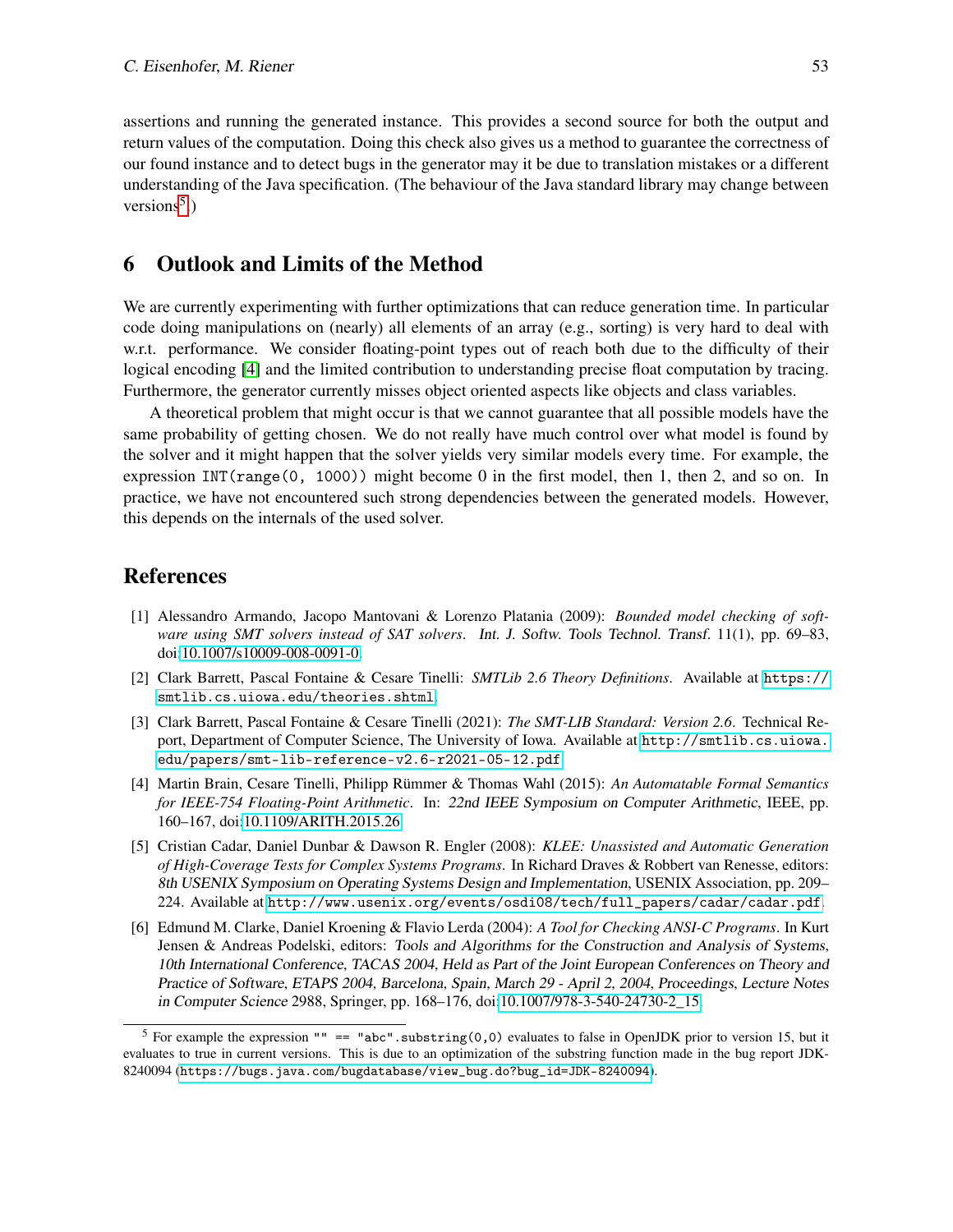- <span id="page-11-2"></span>[7] Raymond Lister (2001): *Objectives and objective assessment in CS1*. In Henry MacKay Walker, Renée A. McCauley, Judith L. Gersting & Ingrid Russell, editors: Proceedings of the 32rd SIGCSE Technical Symposium on Computer Science Education, ACM, pp. 292–296, doi[:10.1145/364447.364605.](http://dx.doi.org/10.1145/364447.364605)
- <span id="page-11-1"></span>[8] Raymond Lister (2011): *Concrete and Other Neo-Piagetian Forms of Reasoning in the Novice Programmer*. In: Proceedings of the Thirteenth Australasian Computing Education Conference - Volume 114, ACE '11, Australian Computer Society, Inc., AUS, pp. 9–18.
- <span id="page-11-3"></span>[9] Leonardo de Moura & Nikolaj Bjørner (2008): *Z3: An Efficient SMT Solver*. In: Tools and Algorithms for the Construction and Analysis of Systems, Springer, Berlin, Heidelberg, pp. 337–340, doi[:10.1007/978-3-](http://dx.doi.org/10.1007/978-3-540-78800-3_24) [540-78800-3\\_24.](http://dx.doi.org/10.1007/978-3-540-78800-3_24)
- <span id="page-11-4"></span>[10] Corina S. Pasareanu, Peter C. Mehlitz, David H. Bushnell, Karen Gundy-Burlet, Michael Lowry, Suzette Person & Mark Pape (2008): *Combining Unit-Level Symbolic Execution and System-Level Concrete Execution for Testing Nasa Software*. ISSTA'08, Association for Computing Machinery, New York, NY, USA, pp. 15–26, doi[:10.1145/1390630.1390635.](http://dx.doi.org/10.1145/1390630.1390635)
- <span id="page-11-6"></span>[11] Barry K. Rosen, Mark N. Wegman & F. Kenneth Zadeck (1988): *Global Value Numbers and Redundant Computations*. In: Proceedings of the 15th ACM SIGPLAN-SIGACT Symposium on Principles of Programming Languages, POPL '88, Association for Computing Machinery, New York, NY, USA, pp. 12–27, doi[:10.1145/73560.73562.](http://dx.doi.org/10.1145/73560.73562)
- <span id="page-11-0"></span>[12] Donna Teague & Raymond Lister (2014): *Blinded by their Plight: Tracing and the Preoperational Programmer*. In Benedict du Boulay & Judith Good, editors: Proceedings of the 25th Annual Workshop of the Psychology of Programming Interest Group, Psychology of Programming Interest Group, p. 8. Available at [http://ppig.org/library/paper/](http://ppig.org/library/paper/blinded-their-plight-tracing-and-preoperational-programmer) [blinded-their-plight-tracing-and-preoperational-programmer](http://ppig.org/library/paper/blinded-their-plight-tracing-and-preoperational-programmer).
- <span id="page-11-5"></span>[13] Willem Visser, Corina S. Pasareanu & Sarfraz Khurshid (2004): *Test Input Generation with Java PathFinder*. In: Proceedings of the 2004 ACM SIGSOFT International Symposium on Software Testing and Analysis, ISSTA '04, Association for Computing Machinery, New York, NY, USA, pp. 97–107, doi[:10.1145/1007512.1007526.](http://dx.doi.org/10.1145/1007512.1007526)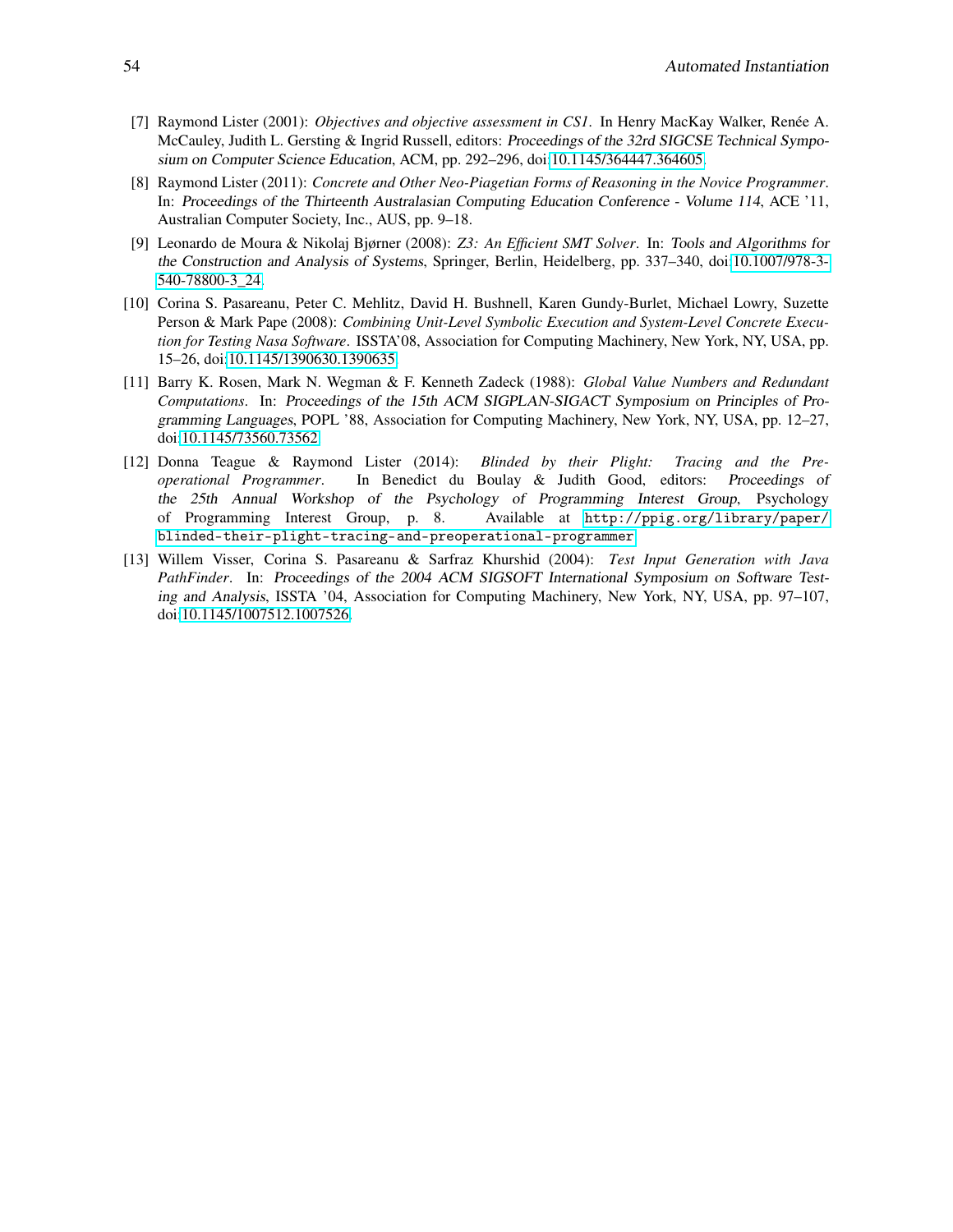### <span id="page-12-0"></span>A Java Translation to FOL

In the following we will describe a formal translation of the input program into a formula. The actual implementation (SSA, constant naming, etc.) of the translation is outlined in the main part of this paper. We restrict the formalisation to a smaller subset of the supported Java fragment due to space limitations. A translation of Java variables to a logical constants needs to take two issues into account: assignments require the introduction of a fresh successor and the same name might refer to a different memory location in different scopes. A context collects the information necessary to perform this mapping.

**Definition 1.** A *context* is a tuple  $\langle N, V, E \rangle$  where *N* is a set of logical constants, *V* is a sequence of mappings from Java variables to logical constants, *E* is a set of logical formulas.

The set *N* tracks the logical constants introduced. A fresh constant is then just one that has not been introduced yet. The sequence of mappings  $V = [v_1, \ldots, v_n]$  represents the nesting of scopes where the innermost nesting has the highest index. A lookup successively widens the scope until it finds a mapping for the variable in question. A variable declaration updates the innermost context. Entering a new scope adds a fresh mapping to the sequence whereas leaving the scope removes the the last mapping from *V*. The set *E* will track some side conditions such the handling of division by zero during the translation of expressions. We will also use the notion  $\mathcal{D}(f)$  for the domain of the function f here.

This is formally expressed as follows:

**Definition 2.** Let  $C = \langle N, V, E, P \rangle$  be a context with  $V = [v_1, \dots, v_n]$ . Then the function  $lookup(C, jv)$ maps a a context and a Java variable to a logical constant and is recursively defined as:

$$
lookup(C, jv) = \begin{cases} v_n(jv) & \text{if } jv \in \mathcal{D}(v_n) \\ lookup(\langle N, [v_1, \dots, v_{n-1}], E, P \rangle, jv) & \text{if } jv \notin \mathcal{D}(v_n) \text{ and } n \ge 1 \\ undefined & \text{otherwise} \end{cases}
$$

Furthermore, let  $x \notin N$  be a logical constant,  $N' = N \cup \{x\}$ ,  $v'_n(j) = \begin{cases} x & \text{if } x = jv \\ v_n(j) & \text{otherwise} \end{cases}$  be a variable mapping extended by a Java variable  $j\nu$ , and let  $\nu_{n+1}$  be a function with an empty domain.

Then we define the following functions:

 $update(C, jv) = \langle N', [v_1, \ldots, v'_n \rangle$ *enter*(*C*) =  $\langle N, [v_1, \ldots, v_n, v_{n+1}], E, P \rangle$  maps a context to a new context *leave*(*C*) =  $\langle N, [v_1, \ldots, v_{n-1}], E, P \rangle$  maps a context to a new context *addconstr*(*C*,*F*,) =  $\langle N, V, E \cup F, P \rangle$  maps a context and a formula to a new context

maps a context and a Java variable to a new context

We also extend *update*(*C*, *JVs*) to sets of Java variables *JV* by successively applying *update*(*C*, *jv*) for each  $jv \in JVs$ . All three functions are undefined for an empty sequence *V*.

During the unwinding of a Java program we never rely on one of the functions being undefined. This is due to the following invariants of Java programs:

- Program execution always happens within a scope
- Every opened scope is closed again
- Variables have to be assigned before use

The following translation makes some further assumptions:

• for and do-while loops have been rewritten to while loops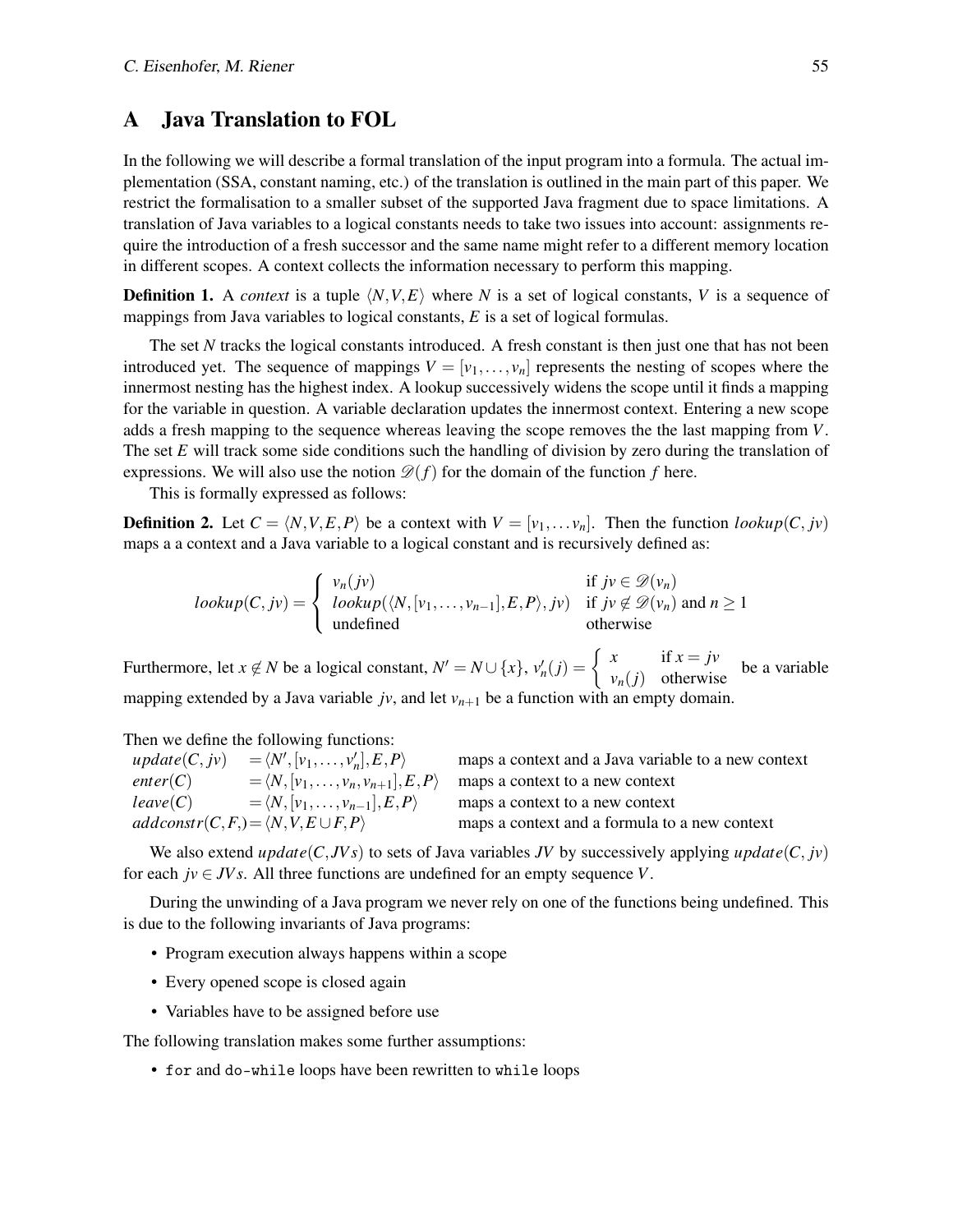- Function bodies have been rewritten such that return only occurs as the last statement
- Loop bodies have been rewritten such that continue and break do not occur anywhere
- The variables \_\_out and \_\_ret are never declared
- Recursion, strings and arrays have been left out for simplicity
- There are no uninitialised variables

We can now define the translation (including the unwinding of loops) of expressions  $(T_F)$  and of statements  $(T_S)$ . Both functions return a tuple with a context and a logical expression. In the case of  $T_S$ the expressions are always of type *Bool* such that they can be used in logical formulas.

**Definition 3.** We define the functions  $T_F(C, exp r)$  and  $T_F(C,$ *stmt*) by mutual recursion based on the structure of *expr* and *stmt*.

For *T<sup>E</sup>* We distinguish on the shape of *expr*:

- *expr* is a literal of types *char*, *byte*, *short*, *int*, *long*:  $T_E(C, expr) = \langle C, num \rangle$  where *num* is the numeral corresponding to expr. The type of *num* is determined by the table in Figure [7.](#page-6-1)
- *expr* is Java variable *jv*:  $T_E(C, expr) = \langle C, lookup(C, jv) \rangle$
- *expr* is a TATSU placeholder *INT*(*range*(*lower*,*upper*)): let
	- $C = \langle N, V, E \rangle$

 $c \notin N$  is a fresh logical constant. The type of *c* is determined by the placeholder (*INT*, etc.) and the table in Figure [7.](#page-6-1)

*l* is the numeral corresponding to *lower*, *u* is the numeral corresponding to *upper*

 $C' = \langle N \cup \{c\}, V, E \cup \{l \leq c, c \leq u\}\rangle$ 

then  $T_E(C, expr) = \langle C', c \rangle$ .

• *expr* is one of the arithmetic expressions  $s \circ t$  with  $\circ \in \{+, -, *, /, <, >, < =, > =, ==, ! = \}$ : let

$$
\langle C_1, Is \rangle = T_E(C, s),
$$
  
\n
$$
\langle C_2, It \rangle = T_E(C_1, t),
$$
  
\n
$$
F = \begin{cases} \nlt \text{if } \frac{\varphi}{\sqrt{1}} & \text{if } \frac{\varphi}{\sqrt{1}} = 1\\ \nlt \text{if } \frac{\varphi}{\sqrt{1}} & \text{if } \frac{\varphi}{\sqrt{1}} = 1, \frac{\varphi}{\sqrt{1}} = 1, \frac{\varphi}{\sqrt{1}} = 1, \frac{\varphi}{\sqrt{1}} = 1, \frac{\varphi}{\sqrt{1}} = 1, \frac{\varphi}{\sqrt{1}} = 1, \frac{\varphi}{\sqrt{1}} = 1, \frac{\varphi}{\sqrt{1}} = 1, \frac{\varphi}{\sqrt{1}} = 1, \frac{\varphi}{\sqrt{1}} = 1, \frac{\varphi}{\sqrt{1}} = 1, \frac{\varphi}{\sqrt{1}} = 1, \frac{\varphi}{\sqrt{1}} = 1, \frac{\varphi}{\sqrt{1}} = 1, \frac{\varphi}{\sqrt{1}} = 1, \frac{\varphi}{\sqrt{1}} = 1, \frac{\varphi}{\sqrt{1}} = 1, \frac{\varphi}{\sqrt{1}} = 1, \frac{\varphi}{\sqrt{1}} = 1, \frac{\varphi}{\sqrt{1}} = 1, \frac{\varphi}{\sqrt{1}} = 1, \frac{\varphi}{\sqrt{1}} = 1, \frac{\varphi}{\sqrt{1}} = 1, \frac{\varphi}{\sqrt{1}} = 1, \frac{\varphi}{\sqrt{1}} = 1, \frac{\varphi}{\sqrt{1}} = 1, \frac{\varphi}{\sqrt{1}} = 1, \frac{\varphi}{\sqrt{1}} = 1, \frac{\varphi}{\sqrt{1}} = 1, \frac{\varphi}{\sqrt{1}} = 1, \frac{\varphi}{\sqrt{1}} = 1, \frac{\varphi}{\sqrt{1}} = 1, \frac{\varphi}{\sqrt{1}} = 1, \frac{\varphi}{\sqrt{1}} = 1, \frac{\varphi}{\sqrt{1}} = 1, \frac{\varphi}{\sqrt{1}} = 1, \frac{\varphi}{\sqrt{1}} = 1, \frac{\varphi}{\sqrt{1}} = 1, \frac{\varphi}{\sqrt{1}} = 1, \frac{\varphi}{\sqrt{1}} = 1, \frac{\varphi}{\sqrt{1}} = 1, \frac{\varphi}{\sqrt{1}} =
$$

then  $T_E(C, expr) = \langle addconstr(C_2, \{F\}), \text{ls} \oplus \text{lt} \rangle$  where  $\oplus$  is the logical arithmetic operator corresponding to ◦. Note that the comparison operators are expressions of type *Bool* i.e. they are formulas that can be used as constraints.

• *expr* is a pre-increment operator ++a / --a: let

$$
C_1 = update(C, a)
$$
  

$$
lookup(C_1, a) \approx lookup(C, a) \circ 1 \text{ with } \circ \in \{+, -\}
$$
  
then 
$$
T_E(C, expr) = T_E(addconstr(C_1, E), a).
$$

• *expr* is a post-increment operator a++ / a--:

$$
\langle C_1, t \rangle = T_E(C, a)
$$
  
\n
$$
C_2 = update(C_1, a)
$$
  
\n
$$
E = lookup(C_2, a) \approx lookup(C_1, a) \circ 1 \text{ with } \circ \in \{+, -\}
$$
  
\nthen  $T_E(C, expr) = \langle addconstr(C_2, E), t \rangle.$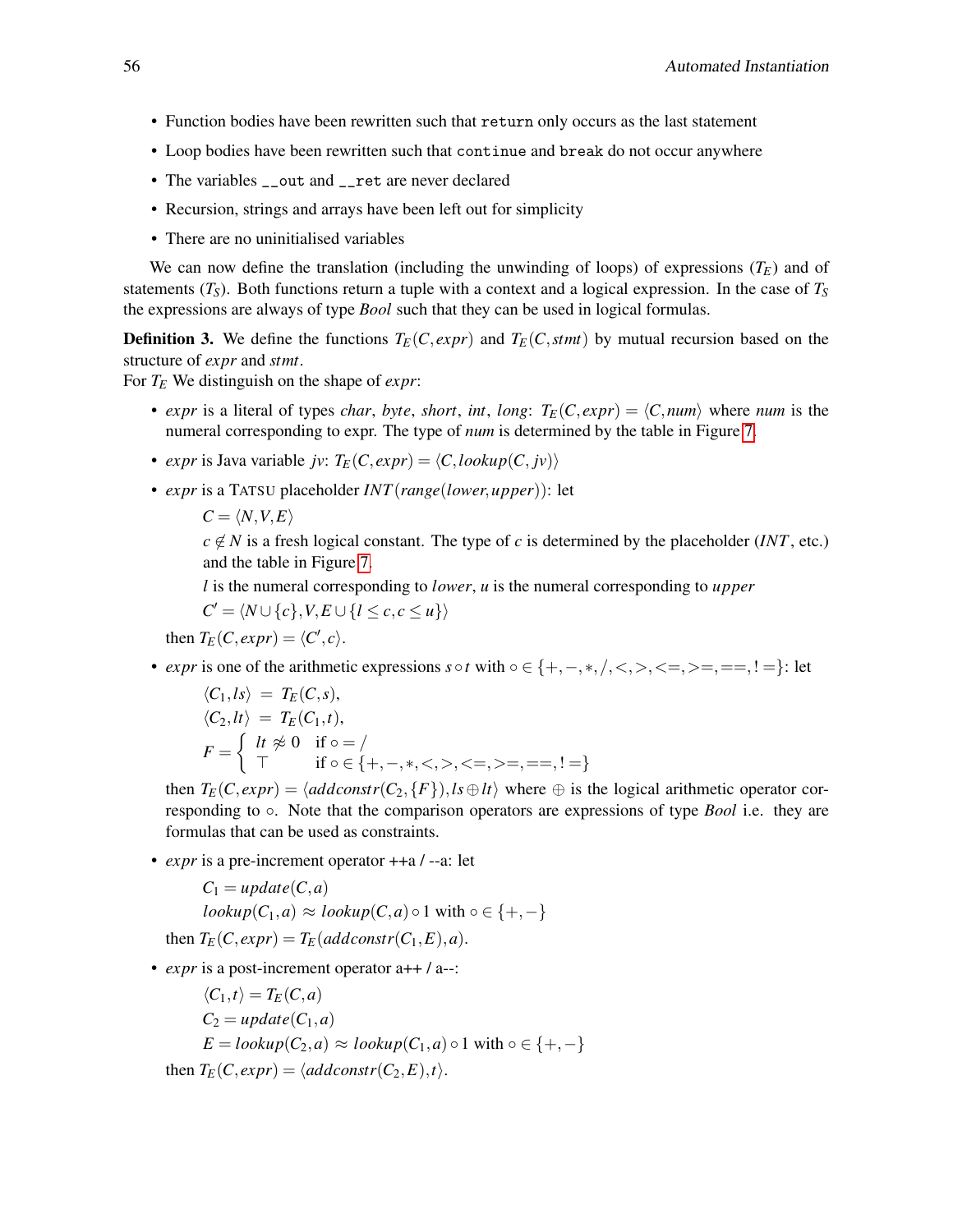• *expr* is a user defined function call  $f(arg_1,...,arg_n)$  with body *B*: let

$$
\langle C_1, t_1 \rangle = T_E(C, arg_1),
$$
  
\n
$$
\langle C_2, t_2 \rangle = T_E(C_1, arg_2),
$$
  
\n...  
\n
$$
\langle C_n, t_n \rangle = T_E(C_{n-1}, arg_n),
$$
  
\n
$$
C' = update(update(...update(enter(C), arg_1),...arg_n),_{\text{ref}})
$$
  
\n
$$
\langle C'', F \rangle = T_S(C', B)
$$
  
\nthen  $T_E(C, expr) = \langle leave(addconstr(C'', \{F\},)), lookup(C',_{\text{ref}}) \rangle.$ 

For *T<sup>S</sup>* we distinguish on the shape of *stmt*:

- *stmt* is the empty statement: then  $T_S(C, \text{stmt}) = \langle C, \top \rangle$
- *stmt* is a TATSU assertion ASSERT(*cond*): then  $T_S(C, \text{stmt}) = T_E(C, \text{cond})$
- *stmt* is a block {*stmt*}: let

$$
\langle C', F \rangle = T_S(enter(C),stm)
$$

then  $T_S(C, \text{stmt}) = \langle \text{leave}(C'), F \rangle$ 

• *stmt* is a return statement return *expr*: let

$$
\langle C_1, t \rangle = T_E(C, expr)
$$
  

$$
C_2 = update(C_1, -ret)
$$

then  $T_S(C, \text{stmt}) = \text{add} \text{const} \cdot r(C_1, \text{lookup}(C_2, \text{__} \text{ret}) \approx t)$ 

• *stmt* is a sequence of statements *stmt*<sub>1</sub>; *stmt*<sub>2</sub>: let

$$
\langle C_1, F \rangle = T_S(C, \mathit{stmt}_1)
$$
  

$$
\langle C_2, G \rangle = T_S(C_1, \mathit{stmt}_2)
$$

then  $T_S(C, \text{stm}) = \langle C_2, F \wedge G \rangle$ 

• *stmt* is an assignment  $jv = expr$ : let

$$
\langle C_1, t \rangle = T_E(C, expr)
$$
  

$$
C_2 = update(C_1, jv)
$$

then  $T_S(C, \text{stm}) = \langle C_2, \text{lookup}(C_2, \text{ jv}) \approx t \rangle$ 

• *stmt* is a variable declaration *type*  $jv = expr$  with *type*  $\in \{char, byte, short, int, long\}$ : let

$$
\langle C_1, t \rangle = T_E(C, expr)
$$
  

$$
C_2 = update(C_1, jv)
$$

then  $T_S(C, \text{stmt}) = \langle C_2, \text{lookup}(C_2, \text{ jv}) \approx t \rangle$ . Note that the only difference to an assignment is that  $v_n(jv)$  during  $lookup(C, jv)$  would be undefined here.

• *stmt* is a conditional if  $(cond)$ *stmt*<sub>1</sub> else*stmt*<sub>2</sub>: let

$$
\langle C_0, F \rangle = T_S(C, cond)
$$
  
\n
$$
\langle C_1, G_1 \rangle = T_S(C_0, \text{stm1}_1) \text{ with } C_1 = \langle N_1, V_1, E_1 \rangle
$$
  
\n
$$
\langle C_2, G_2 \rangle = T_S(C_0, \text{stm1}_2) \text{ with } C_2 = \langle N_2, V_2, E_2 \rangle
$$
  
\n
$$
C_3 = \langle N_1 \cup N_2, V, \{F \Rightarrow E | E \in E_1\} \cup \{\neg F \Rightarrow E | E \in E_2\} \rangle
$$
  
\n
$$
Changed = \{ jv | lookup(C, jv) \neq lookup(C_1, jv) \lor lookup(C, jv) \neq lookup(C_2, jv) \}
$$